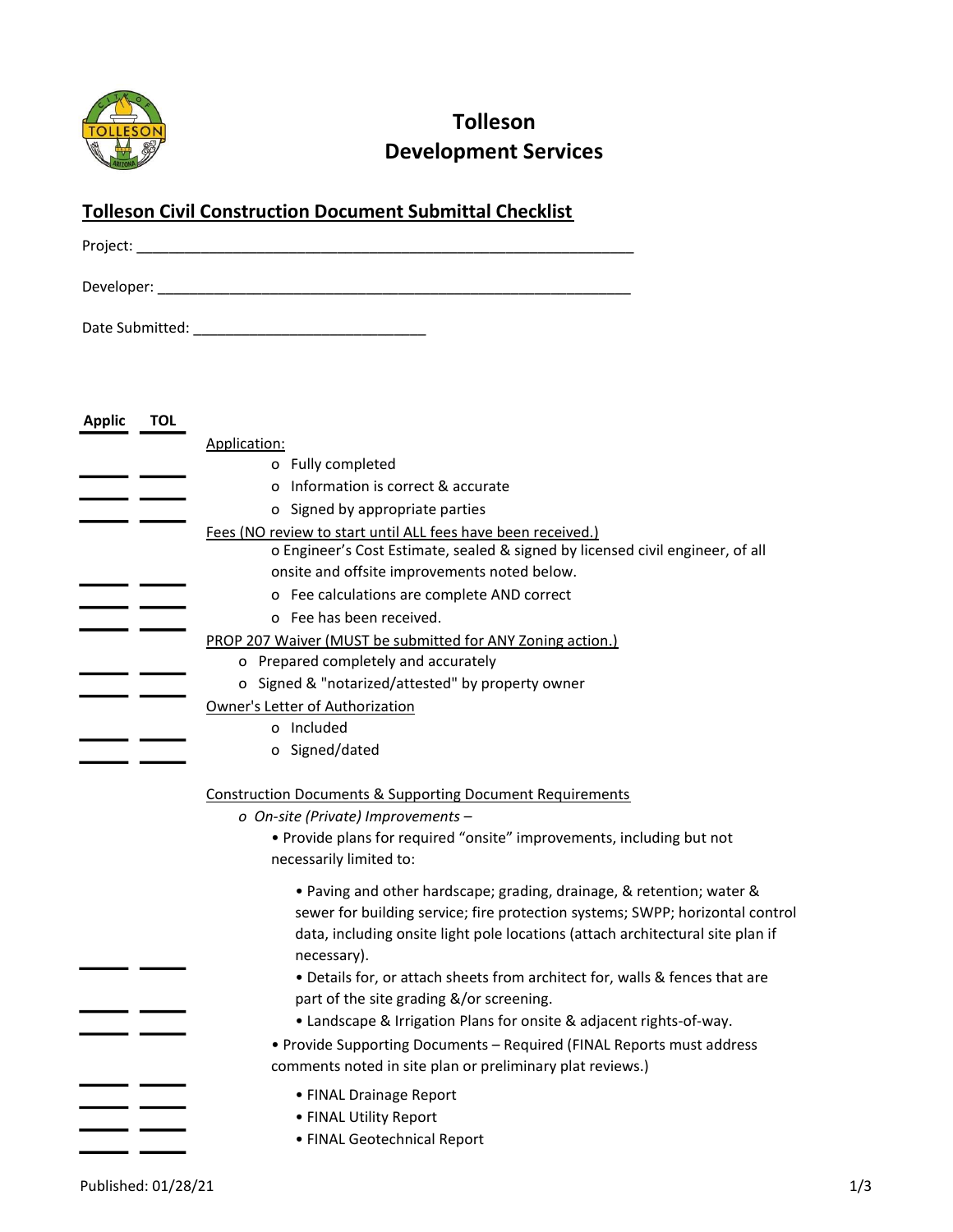| Project:             | <b>Tolleson Checklists</b><br><u> 1990 - Johann Barn, mars and de Branch Barn, mars and de Branch Barn, mars and de Branch Barn, mars and de Br</u>                                                                                                              |  |  |  |
|----------------------|------------------------------------------------------------------------------------------------------------------------------------------------------------------------------------------------------------------------------------------------------------------|--|--|--|
| Date Submitted: ____ | <b>Construction Document Submittal Checklist</b>                                                                                                                                                                                                                 |  |  |  |
|                      | o Off-site (Public) Improvements -<br>. Provide plans for required "offsite" improvements, including but not                                                                                                                                                     |  |  |  |
|                      | necessarily limited to:                                                                                                                                                                                                                                          |  |  |  |
|                      | • paving for the widening &/or extension of public or private roads/drives<br>for access to/from site; drainage improvements for drainage<br>onto/from/adjoining site; extensions of public/private water & sewer<br>to/from site; street lighting; streetscape. |  |  |  |
|                      | • Provide Supporting Documents - Required (FINAL Reports must address<br>comments noted in site plan or preliminary plat reviews.)                                                                                                                               |  |  |  |
|                      | • FINAL Drainage Report                                                                                                                                                                                                                                          |  |  |  |
|                      | • FINAL Utility Report                                                                                                                                                                                                                                           |  |  |  |
|                      | • FINAL Geotechnical Report<br>• Traffic Impact Analysis when required                                                                                                                                                                                           |  |  |  |
|                      | o ADEQ & ADWR Forms                                                                                                                                                                                                                                              |  |  |  |
|                      | o ADEQ ATC (if required)                                                                                                                                                                                                                                         |  |  |  |
|                      | o ADWR NOI                                                                                                                                                                                                                                                       |  |  |  |
|                      | o Prepared completely and accurately                                                                                                                                                                                                                             |  |  |  |
|                      | o Signed & by consultant/owner                                                                                                                                                                                                                                   |  |  |  |
|                      | o Existing Condition plan sheet(s)                                                                                                                                                                                                                               |  |  |  |
|                      | o Engineer's Cost Estimate - (based on fair market bid costs)                                                                                                                                                                                                    |  |  |  |
|                      | . Include ALL onsite and offsite improvements noted above                                                                                                                                                                                                        |  |  |  |
|                      | • Unit costs to reflect fair market values. City reserves the right to require<br>updated estimates if the unit costs are determined to be unrealistic.                                                                                                          |  |  |  |
|                      | o Map of Dedication &/or appropriate easement documents as needed to dedicate<br>easements or rights of way.                                                                                                                                                     |  |  |  |

In general plan sets should be organized by the primary improvements being presented, ie: On-site Civil, On-site Landscape/Irrigation, Off-site Paving, Off-site Utilities, Street Lights, Offsite Streetscape, Building Plans, On-site Lighting, etc.

Each plan set should have its own cover sheet, sheet for details & notes, appropriate plan sheets.